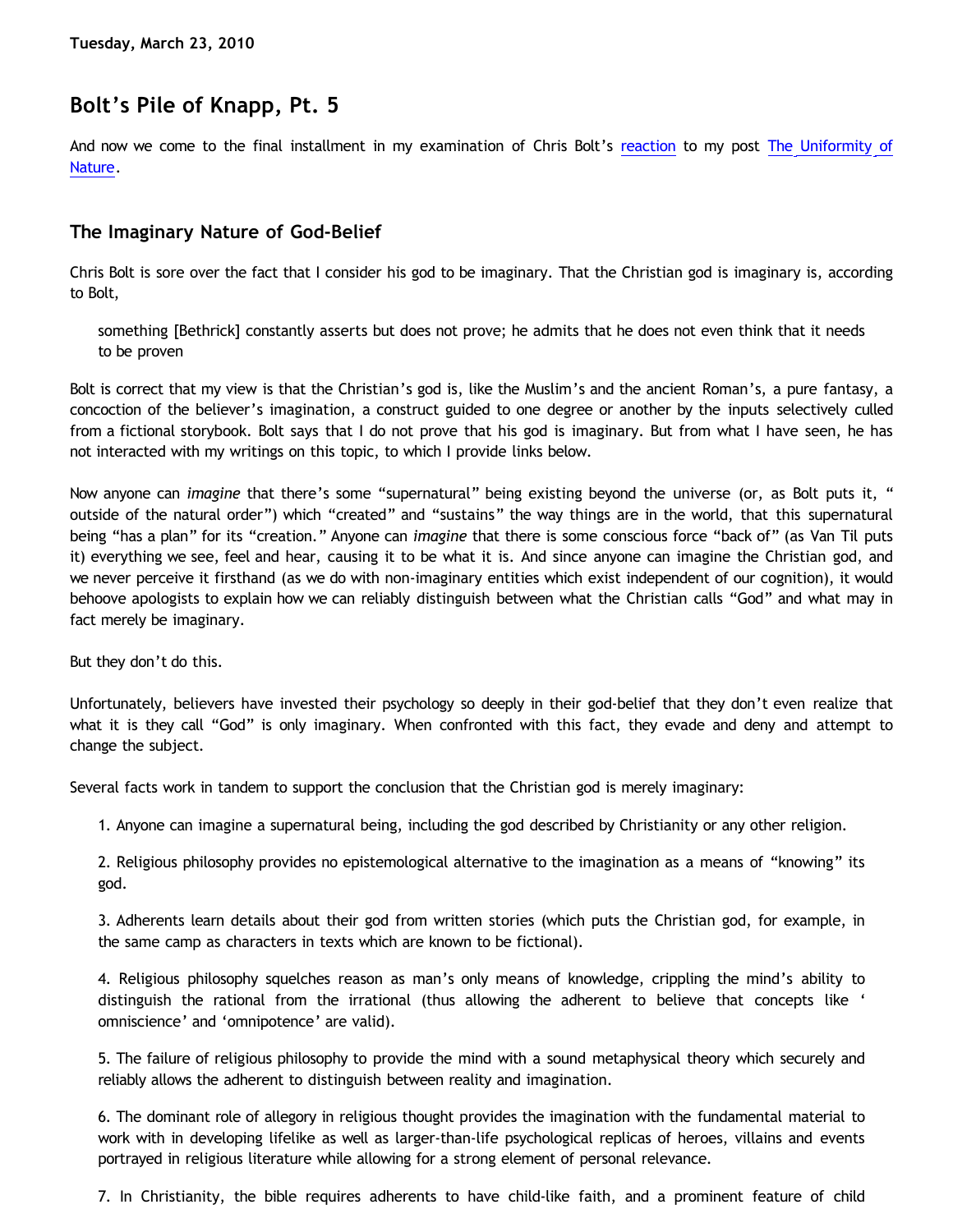psychology is an active imagination.

8. Intentional subordination of the world which the believer perceives and in which he lives, to alleged personal forces which he cannot perceive and which are indistinguishable from what is only imaginary.

9. Personification of imaginary beings (they "hear" the believer's prayers, "see" his actions, "know" his thoughts, etc.) to amplify their impact on one's emotional life.

10. Use of repetition to reinforce artificially a self-imposed obsession with the supernatural in a never-ending effort to convince oneself of something which in the end he can never truly believe.

11. Etc.

Readers may want to consider two fascinating cases in which believers speaking on behalf of their religion make it entirely clear that their god-belief comfortably finds its primary residence in their imagination. The first is found in Cornelius Van Til's own autobiographical statement of his childhood conversion to Christian theism found in his essay [Why I Believe in God,](http://www.reformed.org/apologetics/index.html?mainframe=/apologetics/why_I_believe_cvt.html) in which he writes:

I can recall playing as a child in a sandbox built into a corner of the hay-barn. From the hay-barn I would go through the cow-barn to the house. Built into the hay-barn too, but with doors opening into the cow-barn, was a bed for the working-man. How badly I wanted permission to sleep in that bed for a night! Permission was finally given. Freud was still utterly unknown to me, but I had heard about ghosts and "forerunners of death." That night I heard the cows jingle their chains. I knew there were cows and that they did a lot of jingling with their chains, but after a while I was not quite certain that it was only the cows that made all the noises I heard. Wasn't there someone walking down the aisle back of the cows, and wasn't he approaching my bed? Already I had been taught to say my evening prayers. Some of the words of that prayer were to this effect: "Lord, convert me, that I may be converted." Unmindful of the paradox, I prayed that prayer that night as I had never prayed before.

Here Van Til openly reveals the central role which his own imagination played in scaring him out of the daylights at a very young age, resulting in a lifelong commitment to Christian theism. He says he "had heard about ghosts and ' forerunners of death'," never stopping to question whether or not these were real or imaginary. As he lay in the barn all alone one night listening to the rustling of cattle chains, he began to imagine that there was someone else there, " someone walking down the aisle back of the cows," coming for him, someone who represented a mortal threat to his very being. It was in this state of hysterical panic that the young and impressionable Van Til sought refuge in another concoction of the imagination which he believed could rescue him from the imagination which terrified him so much. It was all in the mind of a young child who was effectually unable to distinguish between reality and imagination. And it was the imagination which won out in the end.

Consider also the case of Canon Michael Cole, whose testimony about his own religious experience suggests that a form of self-hypnosis is involved in theistic belief:

Now the evidence that he is God does not depend entirely on the resurrection. Many other things as well. I think I also want to bring in personal experience. I said earlier on that I've been a Christian from the age of twelve. And I'm just aware of God being there in the person of Christ in all sorts of different situations, speaking to me by his spirit through the word of God. There was one particular experience when I was very, very conscious of the risen Christ, actually standing with me in the church I was serving, asking whether we would make him Lord of that church... I wouldn't say anything about that for 24 hours, it was too personal, too close. (taken from my blog [Carr vs. Cole\)](http://bahnsenburner.blogspot.com/2006/06/carr-vs-cole.html)

Cole wants his audience to believe that he was in the presence of a supernatural being which no one else present could perceive. He never questions whether or not he has rationally understood his experience. In fact, he cites this experience as evidence *for* the supernatural. Cole does not identify the means by which he could have awareness of " the risen Christ" allegedly "standing" right next to him. The question "How do you know?" seems to be of no concern whatsoever. From what Cole states here, it is implicit that everyone else present *lacked* the means by which he was aware of this supernatural being powerfully manifesting itself in his presence, since he tells us that he had to wait a day before telling anyone else what happened. So does Cole have some faculty of awareness that no one else has? Or could it be that he was caught up in the hysteria of his god-belief and, like the young Van Til, allowed his imagination to take over?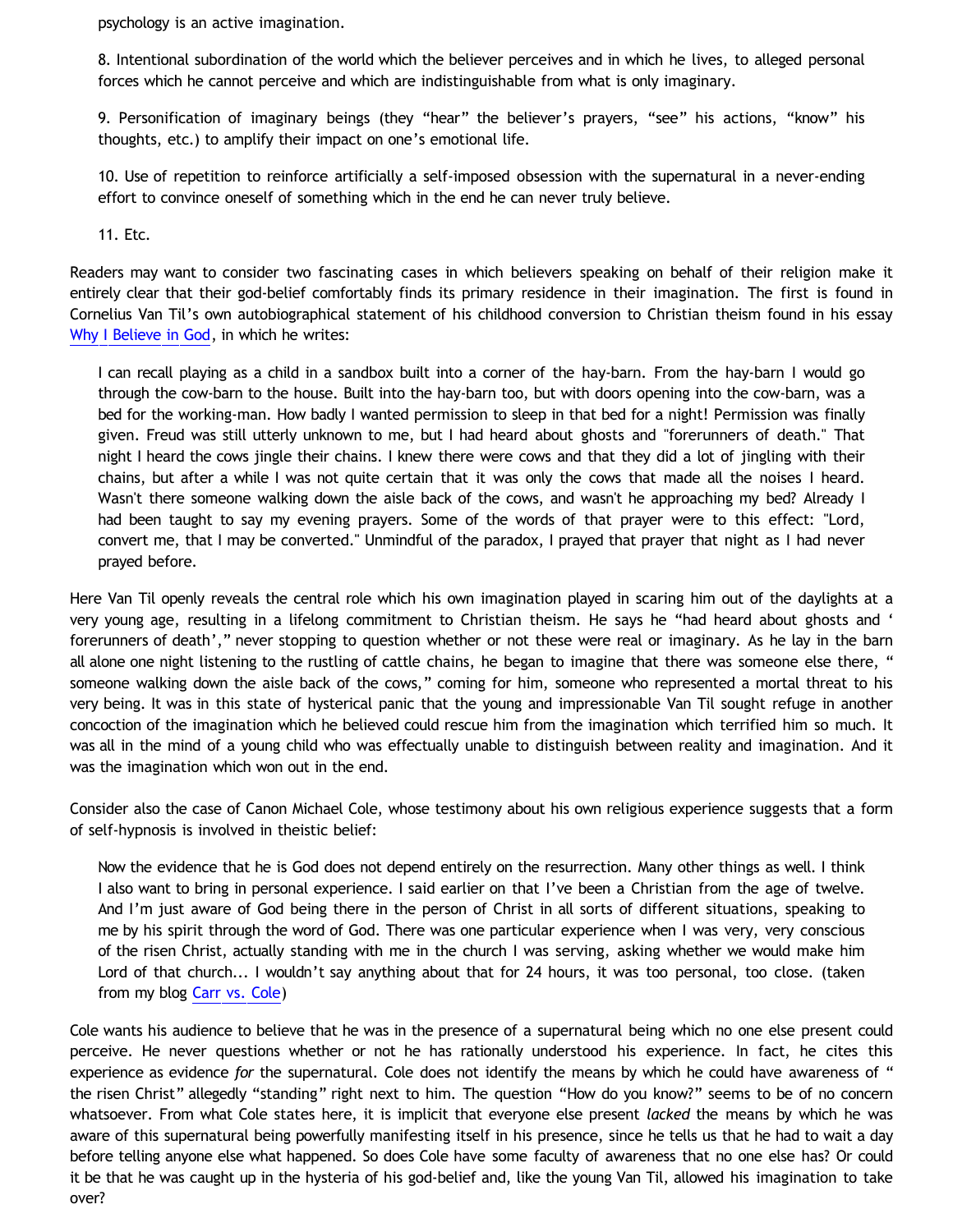Apologists like Bolt insist that non-believers prove that the Christian god is imaginary (and seriously, what proof would they find acceptable?), while failing to demand proof from believers who claim to have experienced god. Experiencing the Christian god is to be encouraged, not critically examined. The dirt little secret behind such an attitude is that supernatural beings are in fact merely imaginary, and confessionally invested believers are people who refuse to admit this.

I have already written much on the imaginative nature of Christian god-belief. For instance, see the following blog posts which I have published:

[Christianity: The Imaginary Friend's Network](http://bahnsenburner.blogspot.com/2006/08/christianity-imaginary-friends-network.html)

[The Imaginative Basis of Vytautas' God-Belief: Part 1](http://bahnsenburner.blogspot.com/2008/01/imaginative-basis-of-vytautas-god.html)

[The Imaginative Basis of Vytautas' God-Belief: Part 2](http://bahnsenburner.blogspot.com/2008/01/imaginative-basis-of-vytautas-god_13.html)

[The Imaginative Basis of Vytautas' God-Belief: Part 3](http://bahnsenburner.blogspot.com/2008/01/imaginative-basis-of-vytautas-god_14.html)

[The Imaginative Basis of Vytautas' God-Belief: Part 4](http://bahnsenburner.blogspot.com/2008/01/imaginative-basis-of-vytautas-god_17.html)

[The Imaginative Basis of Vytautas' God-Belief: Part 5](http://bahnsenburner.blogspot.com/2008/01/imaginative-basis-of-vytautas-god_18.html)

[Faith as Hope in the Imaginary](http://bahnsenburner.blogspot.com/2008/06/faith-as-hope-in-imaginary.html)

Until Bolt has interacted with each of these and has shown that the points which I secure in them are wrong, he cannot say that I've not successfully established the verdict that the Christian god is imaginary.

Additionally, in my study of belief in ["the supernatural"](http://www.katholon.com/Bahnsen_Supernatural.htm) as Bahnsen defends it, I uncovered the following shortcomings which collectively indicate that our leg is being pulled:

1) Bahnsen nowhere identifies in clear terms the starting point which grounds a "comprehensive metaphysic" suitable for man, the means by which one might have awareness of its starting point, or the process by which one can know that its starting point could be true.

2) Bahnsen's conception of "supernatural" ("whatever surpasses the limits of nature") is too open-ended for his own apologetic interests. It does not specify any actual thing, and could apply to anything one imagines. To accept "the supernatural" on Bahnsen's conception of it, would be to accept not only Christianity's supernatural beings, but also those of other religions, since - like Christianity's supernatural agents - the supernatural agents of other mystical worldviews likewise "surpass the limits of nature." Also, in practical matters, " whatever surpasses the limits of nature" quite often spells danger and disaster for man.

3) Bahnsen nowhere enlightens his readers on *how* they can know "the supernatural," even though the very title of the 31st chapter of his book suggests that this is something he would be setting out to do in that chapter.

4) Bahnsen totally neglects the issue of how one might have awareness of what he calls "the supernatural." He notes at many points that one does not have awareness of "the supernatural" by means of sense-perception, or by any empirical mode of awareness. However, this only tells us how we do *not* have awareness of "the supernatural." It leaves completely unstated how one *does* have awareness of "the supernatural," if in fact he claims to have such awareness. Bahnsen resists identifying what that mode of awareness is.

5) Bahnsen's theology entails knowledge acquired and held by a passive, inactive mind, which is a contradiction in terms. The "knowledge" in question is the "knowledge of the supernatural" that Christians claim to have as a consequence of divine revelation, which is characterized as the Christian god coming to man rather than man "speculating" or "groping" his way to it through some cognitive activity.

6) Bahnsen promulgates a most tiresome and outworn dichotomy: either the mind is passive and inactive in its acquisition of knowledge (since its "revealed" to him by supernatural spirits), or he is left with "arbitrary speculations." This arbitrary dilemma ignores the very faculty by which man acquires and validates knowledge in the first place, namely *reason*.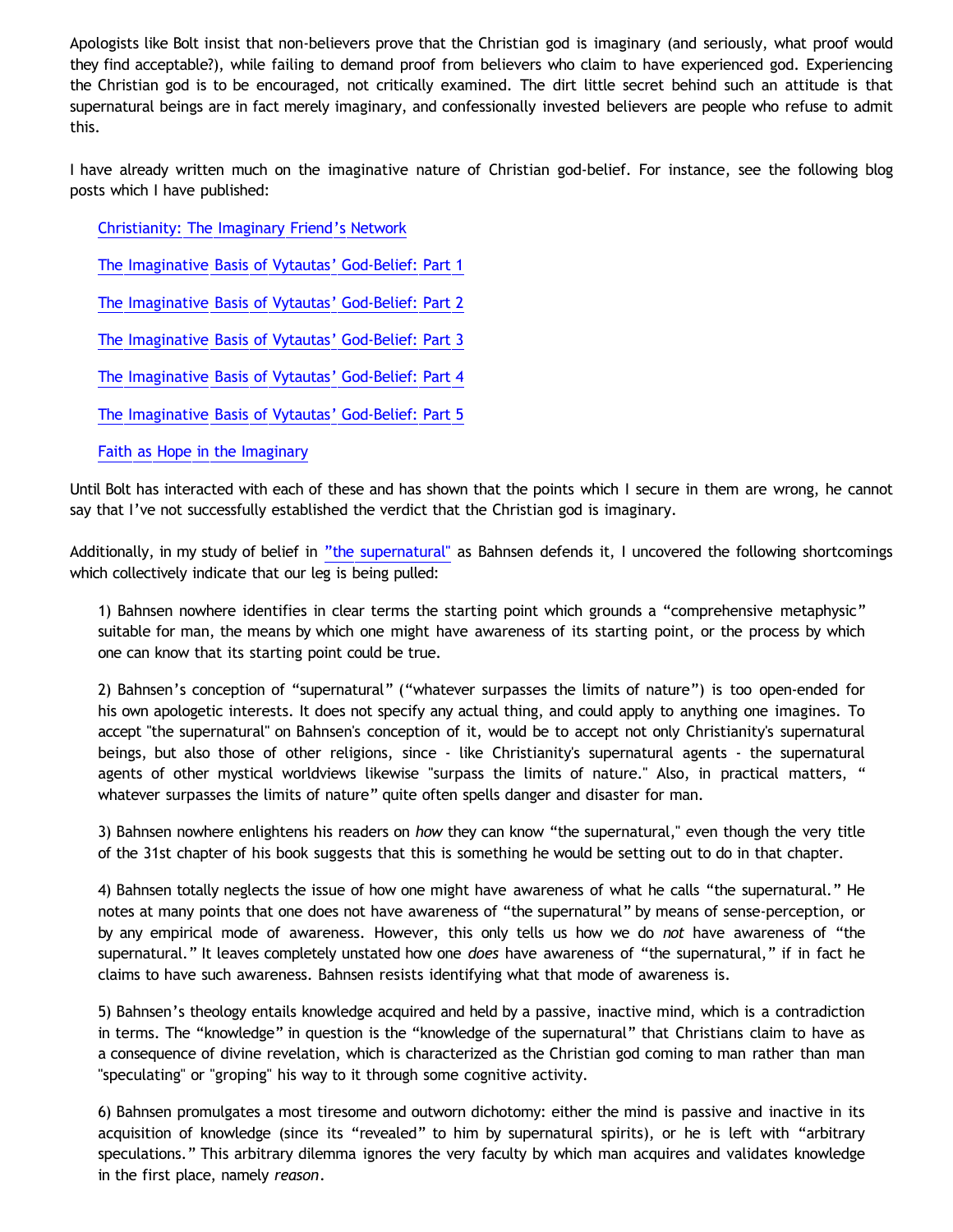7) Bahnsen provides no indication of how one can confidently distinguish "the supernatural" from what he is *imagining*. If there is a difference, then the ability to distinguish them is of vital concern, since neither "the supernatural" nor the constructs of one's imagination exist in the "here and now," are beyond the testimony of the senses, and "surpass the limits of nature." In other words, since the imaginary and "the supernatural" look and behave very much alike, the absence of an objective process by which the one can be reliably distinguished from the other indicates a glaring epistemological oversight of enormous proportions, suggesting that our leg is being pulled.

8) Bahnsen exhibits a hesitant fickleness regarding the role of inference in knowing "the supernatural." Is his god's existence *inferred* from objectively verifiable facts (if yes, from what objectively verifiable facts?), or directly known (if yes, by what mode of awareness?)? At times he seems to be affirming the former, at others the latter. At no point is he explicit in how exactly the human mind can have knowledge of a being which "surpasses the limits of nature."

9) Bahnsen expends much energy focusing his readers' attention on purported failings of non-believing worldviews, even though they are irrelevant to explaining how one can acquire and validate knowledge of "the supernatural." The detection of internal problems within Logical Positivism, for instance, is not a proof of the existence of "the supernatural," nor does it serve to inform any epistemological basis to suppose that "the supernatural" is real.

10) Bahnsen seems resentful of epistemologies which take sense perception as a starting point - that is, as the fundamental operation of consciousness upon which knowledge of reality depends - but nowhere identifies any clear alternative. Indeed, he seems not to have thought this through very well at all. For upon analysis it becomes clear that "special revelation" (i.e., accepting whatever the bible says as truth) requires sense perception in order to "read the book," and "general revelation" (i.e., inferring the Christian god's existence and/or message from what we discover in nature) also involves sense perception (as a mode of awareness of nature) as well as at least in part consulting "internal evidences" – which could be feelings, wishes, imagination, hopes, etc. So there is strong evidence here of an ad hoc approach to epistemology as such.

11) Bahnsen is oblivious of how conceptualization works. This is can be attributed to the fact that Christianity does not have its own theory of concept-formation. Specifically, much of his case against supernaturalism's detractors demonstrates that he does not understand the relationship between the perceptual level of awareness and the conceptual activity. For instance, Bahnsen supposes that a comprehensive metaphysic cannot be based ultimately on sense experience because sense experience is "limited." But concepts allow a thinker to expand his awareness beyond what he personally experiences and while still basing his knowledge ultimately on what he experiences. So the conflict against which Bahnsen reacts is really due to his own ignorance of the nature of concepts.

12) Bahnsen shows that he must appeal to the supernatural in order to validate the supernatural, which is terminally circular.

13) Elements in Bahnsen's case are incompatible with elements that are part of the worldview which he is trying to defend (e.g., that appearances are distinct from reality, and yet "the invisible things of him from the creation of the world are clearly seen" per Romans 1:20).

In order to vindicate belief in "the supernatural," apologists would *at minimum* have to undertake the major endeavor of correcting these issues as well as addressing the facts which I highlighted in the previous list. Until this work is done, defenders of the Christian faith can have no legitimate objection against the supposition that "the supernatural" is in fact merely imaginary. My prediction, however, is that apologists like Chris Bolt will evade all these points and continue in their attempt to shift the burden onto non-believers as if Christianity had all the answers. It doesn't.

## **Conclusion**

My examination of [Bolt's reaction](http://www.choosinghats.com/?p=997) to my post [The Uniformity of Nature](http://bahnsenburner.blogspot.com/2010/02/uniformity-of-nature.html) leaves us with only one conclusion: Bolt's attempts to rescue Knapp's defense of the Christian "account for" the uniformity of nature and, subsequently, the claim that only Christianity can provide a justification for inductive reasoning, are unresuscitable.

The problems he faces begin with his worldview's assumption of the primacy of consciousness metaphysics, circumstantially confirmed by his own decision to ignore the questions I posed on whether or not nature according to his